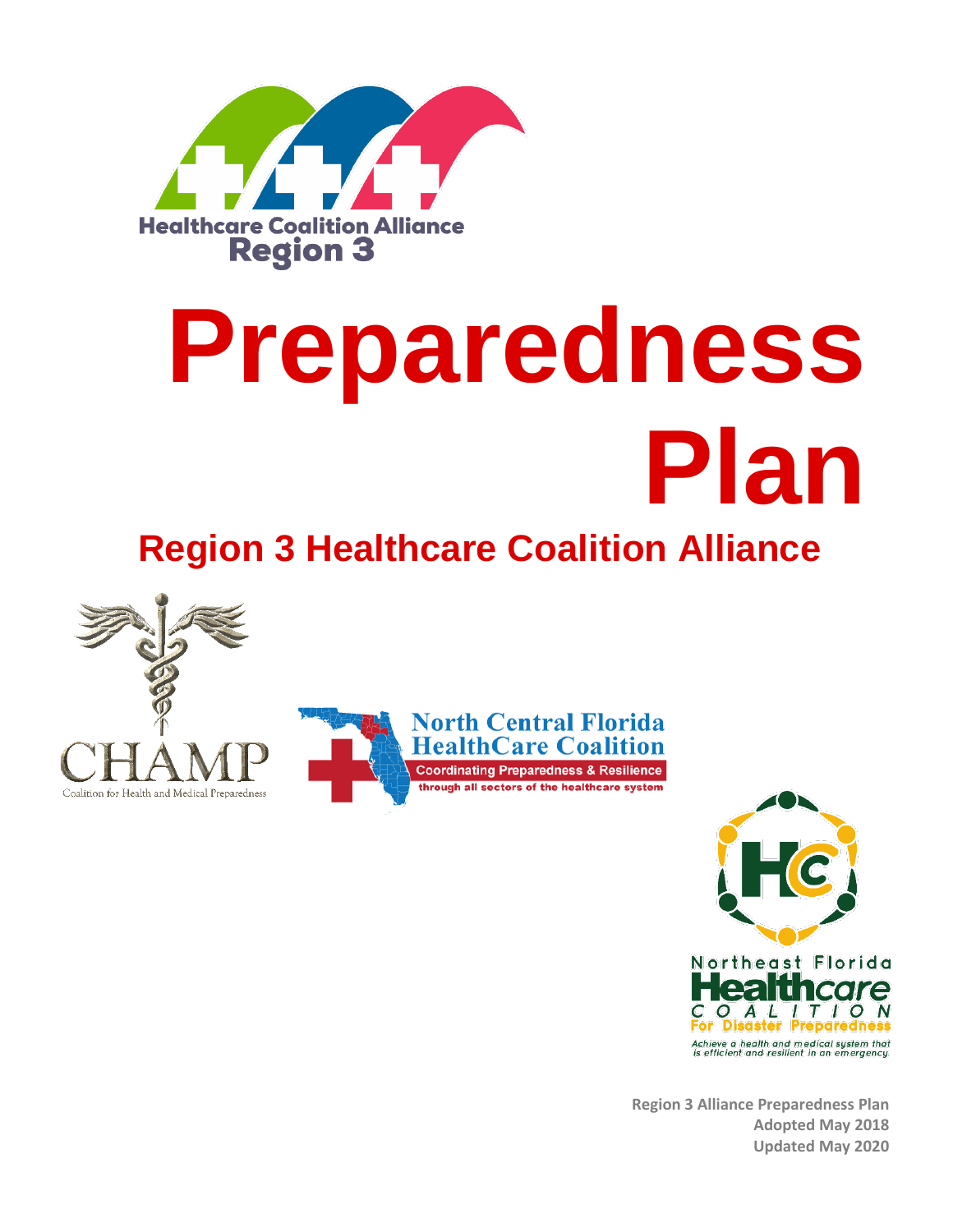### **1. Introduction**

The Northeast Florida Healthcare Coalition (NEFLHCC) was organized in early 2014 representing six counties (Baker, Clay, Duval, Flagler, Nassau and St. Johns Counties). Those six counties along with four discipline group partner members (Public Health, Emergency Management, Hospital and Emergency Medical Services) make up the Board of Directors. The NEFLHCC saw tremendous membership growth in 2017 and expanded the Board to include two 'At Large' Members, representing Long Term Care and Allied Health (Home Health, Dialysis, Ambulatory Surgery Centers, Durable Medical Equipment providers, Pharmacies, etc.). The surge in membership can be attributed to increase in outreach activities and the implementation of the CMS Rule for Emergency Preparedness, which encourages healthcare providers to seek out their Healthcare Coalitions.

The North Central Florida Healthcare Coalition (NCFHCC) serves Alachua, Bradford, Columbia, Dixie, Gilchrist, Hamilton, Lafayette, Levy, Putnam, Suwannee and Union counties. The Board consists of seven members, three at large members and four discipline representatives from Public Health, Emergency Management, Hospitals, and EMS.

The Marion County Coalition for Health and Medical Preparedness (CHAMP) is a collective, independent voice of individuals and public, private, professional and non-profit organizations, services, citizen groups and businesses, working together in emergency preparedness for allhazards that impact the health and medical systems within Marion County.

The creation of the Region 3 Healthcare Coalition Alliance took place in 2017. This was the structure created in response to the simplified contracting process put in place by the Florida Department of Health (FDOH), allowing for only one contract to be written per region. In Region 3, as defined by FDOH, this included three established healthcare coalitions:

- Northeast Florida HCC,
- North Central HCC, and
- the Coalition for Health and Medical Preparedness (CHAMP).

The formation of the Alliance provides oversight to the funding while allowing the three coalitions to maintain their individual missions within their unique geographic and demographic healthcare community. Each healthcare coalition has Bylaws that identify and inform the member roles and responsibilities. The Region 3 Healthcare Coalition Alliance Bylaws and the Alliance Operational Plan provide additional information on each coalition's roles and responsibilities.

#### **1.1 Purpose**

The Region 3 HCC Alliance Preparedness Plan establishes and describes the roles and responsibilities of the Coalition in the five mission areas of the National Preparedness Goal – Prevention, Protection, Mitigation, Response, and Recovery. This plan works in coordination with other Coalition plans, including the Strategic Plan, which establishes the goals and objectives for each of the four ASPR defined Health Care Preparedness and Response Capabilities. Additionally, the Region 3 Healthcare Hazard Vulnerability Assessment (HVA) and the Region 3 Healthcare Risk Assessment (JRA) frame the risks to the 18-county regional healthcare system. Collectively, these plans define the work of the Alliance and its member Coalitions.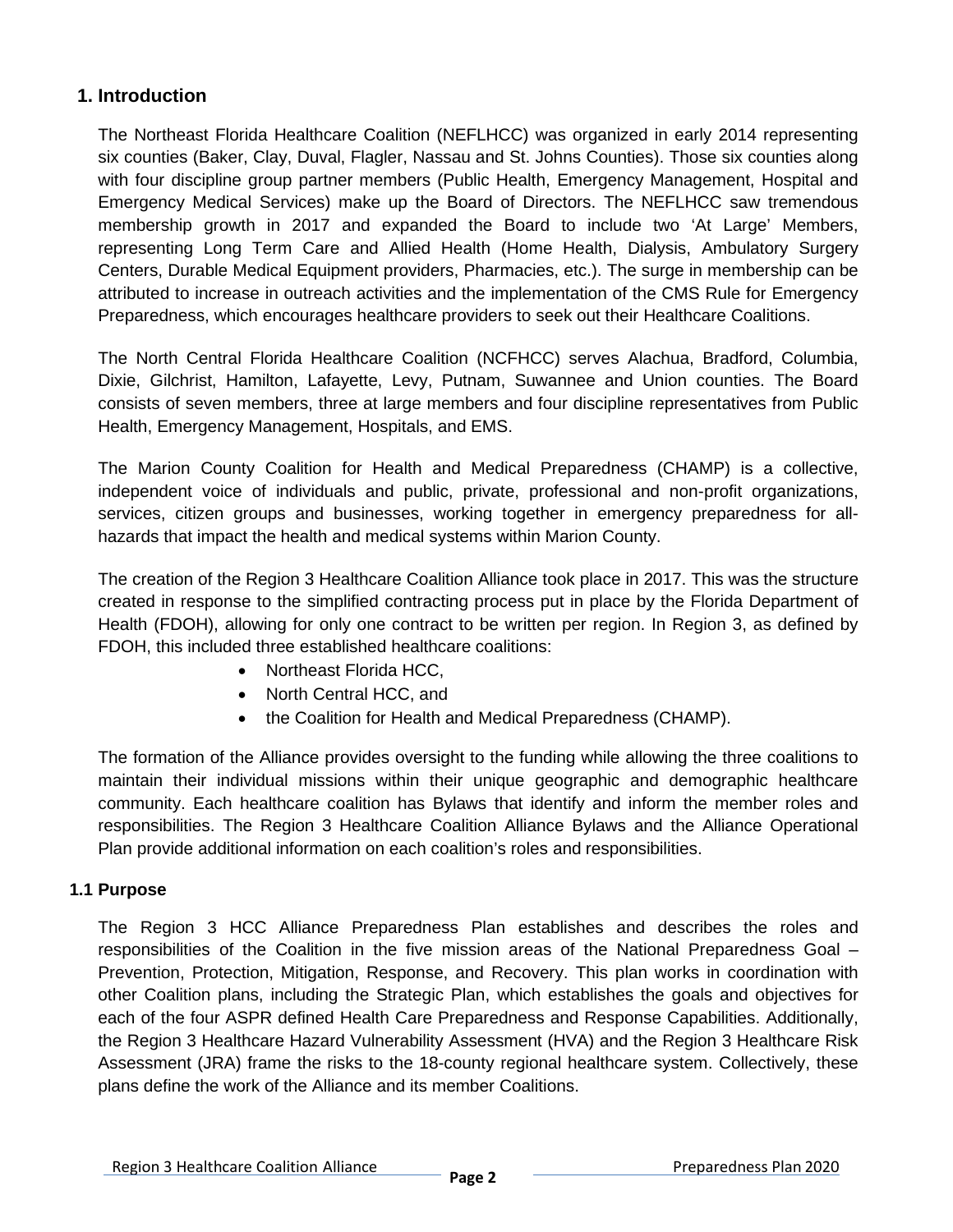#### **1.2 Scope**

This Preparedness Plan supports the short and long-term objectives defined in the Strategic Plans for the CHAMP Coalition, Northeast Florida Healthcare Coalition and the North Central Florida Healthcare Coalition. These objectives were developed with full coordination of member organizations and based on hazards faced and gaps identified in relevant planning documents across the 18 counties within Region 3. The Preparedness Plan addresses those issues that are experienced across the 18 counties in Region 3, to allow for effective coordination and collaboration in preparedness and to efficiently recover from an emergency.

The real-world events and experiences from the 2016 & 2017 hurricane seasons and the ongoing 2020 response to COVID-19 have allowed the Coalitions and all of Region 3 to better understand the risk and the extent of the needs for the healthcare community during a natural disaster and/or public health emergency. This plan is reviewed and updated annually.

#### **1.3 Administrative Support**

The Region 3 Alliance Preparedness Plan and all supplemental, supporting plans are presented to each healthcare coalition board for review and input following guidelines outlined in the Bylaws. Comments and feedback from members are analyzed and included in the final document presented to each Board for annual approval. This Preparedness Plan is considered a "living document", in that it is subject to an annual review and revision based upon recommendations following any type of test of the plan or change in State or Federal guidelines.

The final plan is provided to all Board members for approval annually at the June meeting. A copy of the approved plan is posted on each Coalition's website for use by Coalition members.

#### **2. Coalition Overview**

#### **2.1 Introduction/Role/Purpose of Coalition**

The development and sustainment of HCCs is a federal initiative and a requirement of the Hospital Preparedness Program (HPP) Cooperative Agreement funded by the Assistant Secretary for Preparedness and Response (ASPR). The purpose of HCCs is to ensure that local providers and other healthcare partners plan collaboratively for the risks facing the healthcare community and identify available local resources.

Healthcare Coalitions have been defined as "a collaborative network of healthcare organizations and their respective public and private sector response partners that serve as a multi-agency coordinating group to assist with preparedness, response, recovery, and mitigation activities related to healthcare organization disaster operations."—Healthcare Preparedness Capabilities: National Guidance for Healthcare System Preparedness.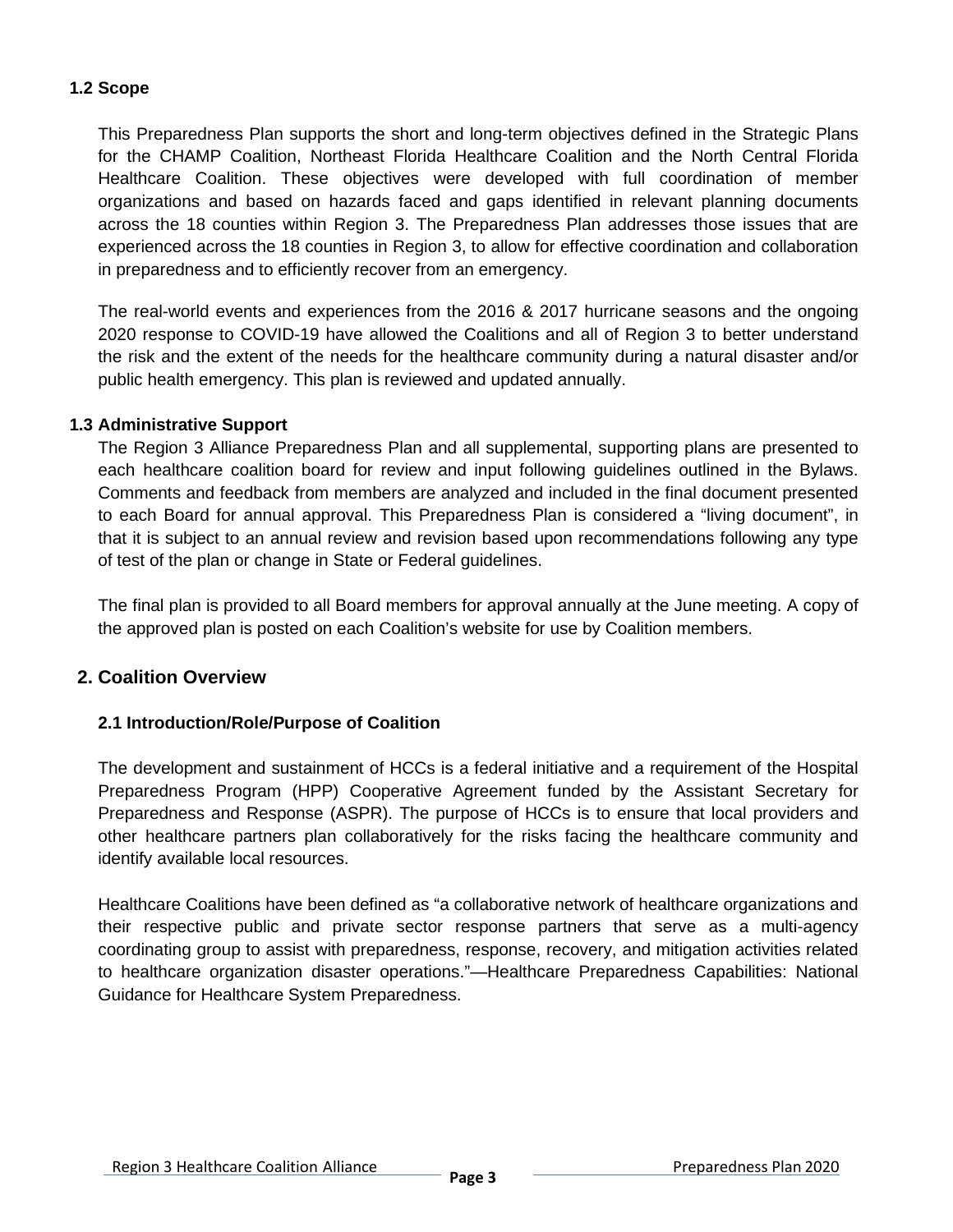Each Coalition within Region 3 has developed a specific mission or purpose. For the Northeast Florida Healthcare Coalition, the mission developed in 2014 remains relevant in the state of the world today – "*Achieve a health and medical system that is efficient and resilient in an emergency*". This is done through a membership of core partners in the public health, emergency management, hospital, EMS, Long Term Care and Allied Health disciplines. This multi-jurisdiction membership will grow, flex and expand to meet the challenges of today's world and in the future.

The mission of the North Central Florida HealthCare Coalition (NCFHCC) is to *coordinate healthcare system preparedness and resilience through all sectors of the healthcare system*. Response activities are managed through existing Emergency Support Function (ESF) 8: Health and Medical structures within local jurisdictions as defined in each member county Comprehensive Emergency Management Plans (CEMP). While not a response entity, NCFHCC members serve a multi-jurisdictional and multi-agency function to coordinate actions and resources during response, based on the networks built through the Coalition process. It is also recognized that NCFHCC activities will serve to enhance and expand local ESF 8 Health and Medical and regional response capabilities and capacities.

The Marion County Coalition for Health and Medical Preparedness (CHAMP) mission is to *be an independent voice of public and private partners working together in emergency preparedness for all-hazards that impact the health and medical systems*.



**2.2 Coalition Boundaries**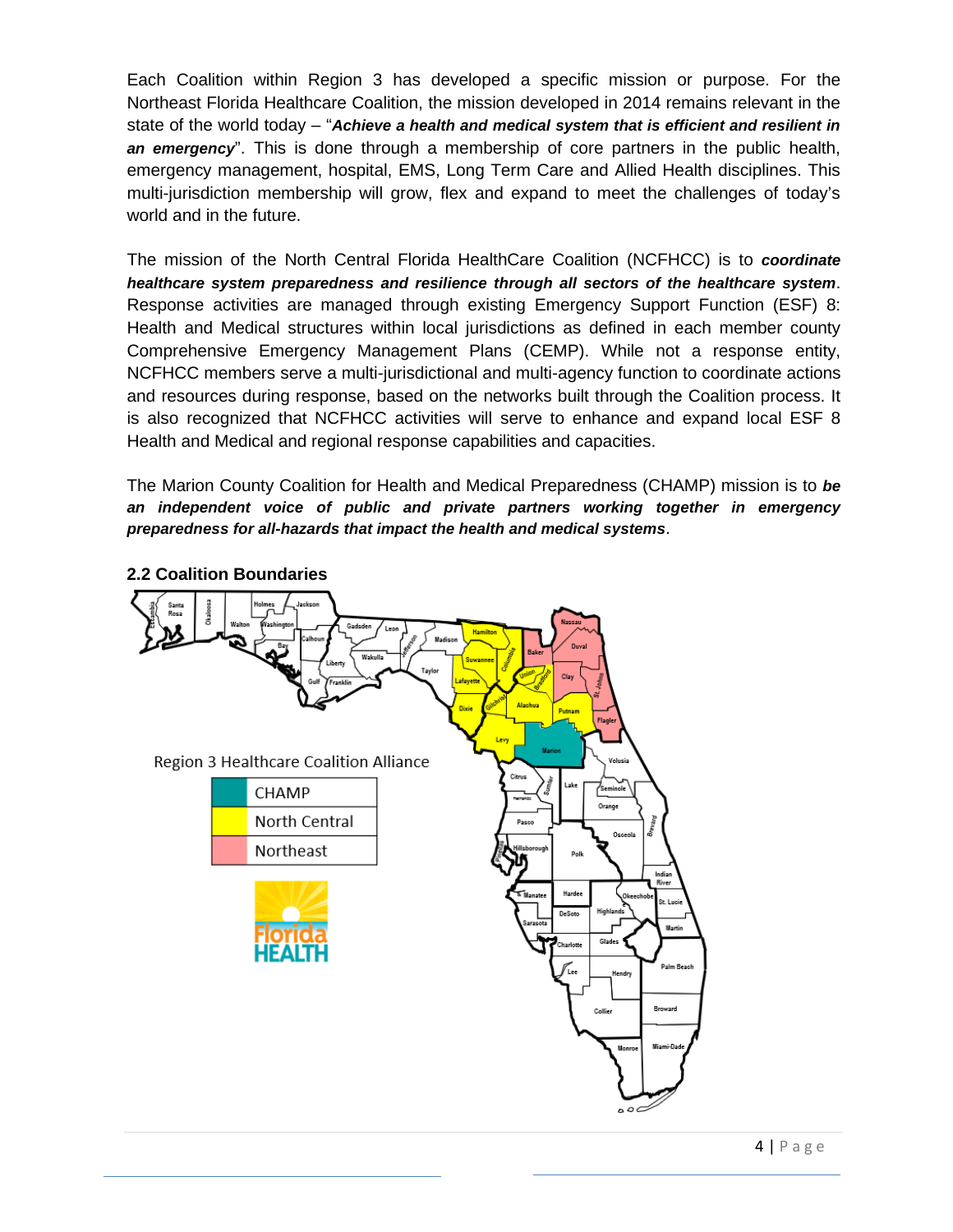#### **2.3 Coalition Members**

Each Coalition contains the core member groups as defined by ASPR: Emergency Management, Public Health, EMS, Acute Care Hospitals and Assisted Living Facilities. Each Coalition continues to grow in these areas, most specifically among the "Long Term Care" facilities and "other" healthcare provider types. This is a continued objective of the Coalitions – to increase membership, including leadership of hospitals and healthcare facilities.

#### **2.4 Organizational Structure/ Governance**

Each Coalition is structured slightly differently, with a varying number of Board members. Each Coalition is governed with Bylaws and Charter documents. However, the Region 3 HCC Alliance has its own structure as defined in the Region 3 Healthcare Coalition Bylaws. The Chair of the Alliance Board is the Department of Health- Health and Medical Co-chair of the Regional Domestic Security Task Force (RDSTF) Regional Health and Medical Committee. The Chair is a non-voting member. The remaining Board of the Alliance will be made up of the three members of each Coalition. The Chair and Vice Chair of each Coalition are permanent members of the Alliance Board and the third member is a Member at Large from each Coalition, who shall be selected by each Coalition. Each Coalition has a single vote on the Alliance. The Alliance strives to maintain a diverse Board, with representation from all disciplines the Coalitions represent.

#### **2.4.1 Role of Leadership within Member Organizations**

The bylaws for each coalition include provisions for the attendance and participation at Coalition meetings. But more importantly, numerous opportunities exist for members to engage in the work of the Coalition. Opportunities include working groups, exercise planning teams and subject matter expert roles at events. This allows members to better understand the important role the Coalition plays in the Region and gives ownership in shaping the activities of the Coalition to meet member's needs.

A noted gap across the three Coalitions is the engagement of healthcare facility executive leadership. Preparedness planners, safety officers, disaster coordinators, etc. recognize the valuable opportunities the Coalition provides and actively participate for their agency and/or facility. The Coalitions' value is not fully appreciated by the leadership of most facilities in the C- Suite. This is an objective identified in the NEFLHCC Strategic Plan as well as the Alliance's Strategic Plan.

#### **2.5 Risk**

The hazard identification and analysis sections from member Counties' Comprehensive Emergency Management Plans (CEMP) serve as the local jurisdictions' foundation for allhazard emergency planning, training, exercise, and resource allocation. Consequently, the data and information presented in these documents is considered current and along with other data sources, was used to build the Region 3 Healthcare Hazard Vulnerability Assessment.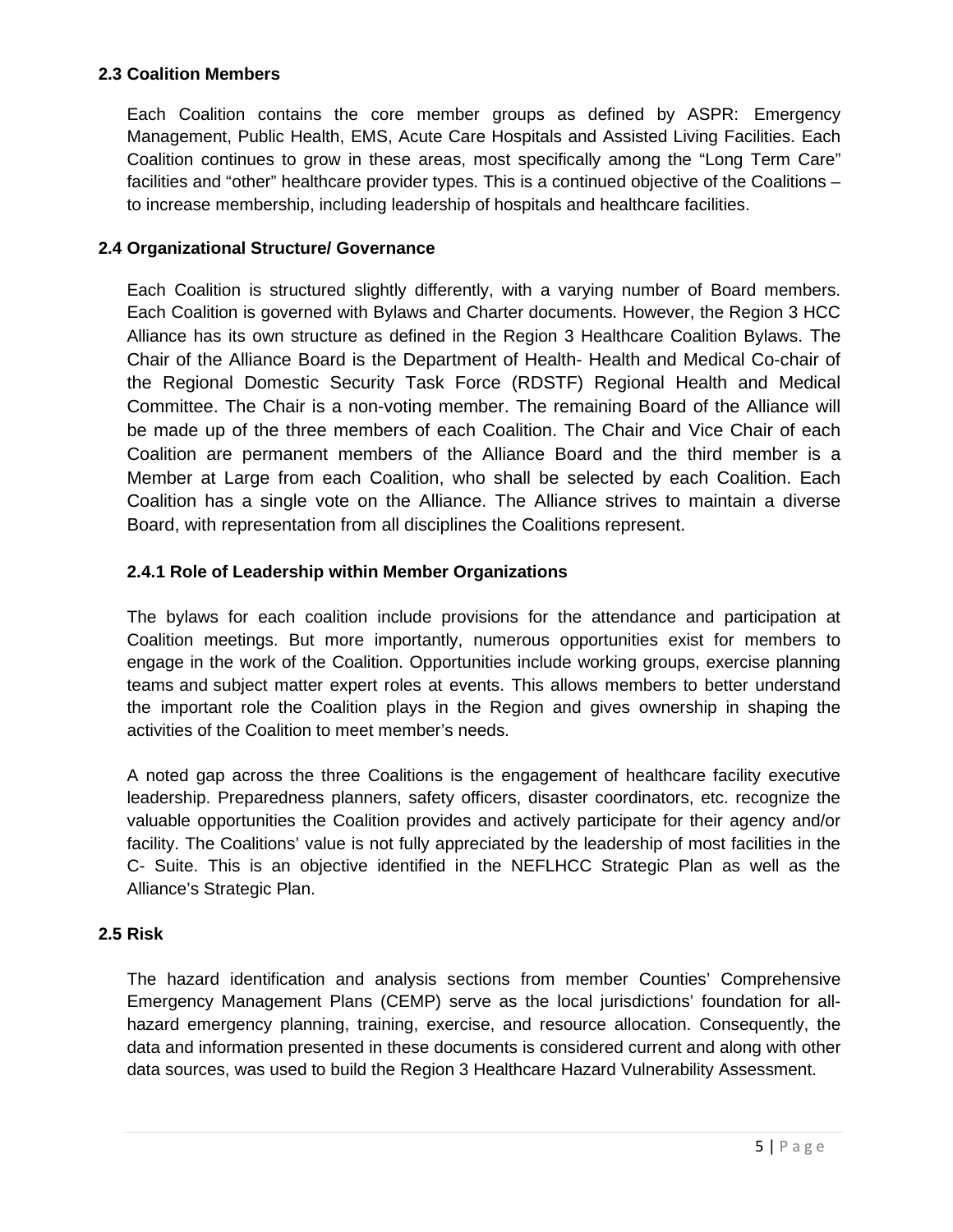The hazard ranking priorities outlined in the Region 3 Alliance Healthcare HVA are:

| <b>Region 3 Healthcare Hazards</b> |                                                               |
|------------------------------------|---------------------------------------------------------------|
| <b>Level of Risk</b>               | <b>Hazard</b>                                                 |
| <b>Major</b>                       | Hurricane / Tropical Storm (including storm surge)            |
|                                    | <b>Regional Electrical Failure (i.e. blackout)</b>            |
|                                    | Flooding with potential for disruption / harm                 |
|                                    | <b>Cyber Terrorism</b>                                        |
|                                    | <b>Infectious Disease</b>                                     |
|                                    | <b>MCI Incident General Injuries</b>                          |
| <b>Moderate</b>                    | <b>Regional Communications Disruption</b>                     |
|                                    | <b>Multi-Jurisdictional Wild Fire</b>                         |
|                                    | <b>Widespread Supply Chain Interruption</b>                   |
|                                    | <b>Armed Individual/Active Shooter incident (Large Scale)</b> |
|                                    | <b>Tornado or Microburst</b>                                  |
|                                    | <b>Pandemic</b>                                               |
|                                    | <b>Multiple Facility Evacuations</b>                          |
|                                    | <b>Regional Sewer / Water Treatment Failure</b>               |
|                                    | <b>Regional Water Disruption / Interruption</b>               |
| <b>Minor</b>                       | <b>Widespread Transportation Disruption / Failure</b>         |
|                                    | <b>Regional Fuel Shortage(s)</b>                              |
|                                    | <b>Temperature Extremes</b>                                   |
|                                    | MCI involving chemical, biological or radiological materials  |
|                                    | <b>MCI involving conventional weapons</b>                     |
|                                    | <b>Winter Weather Event</b>                                   |

*Scoring matrix and detailed criteria on the ranking of these hazards can be found in the Region 3 Alliance Healthcare Hazard Vulnerability Assessment.*

#### **2.6 Gaps**

The Florida Public Health Risk Assessment Tool (FPHRAT) includes jurisdictional risk assessments that identify potential risks within the community relating to the public health, medical, and mental/behavioral systems, inclusive of at-risk individuals. Gaps are identified in this tool. This and other data were used to develop the Region 3 Jurisdictional Risk Assessment for Healthcare.

Additional resources are used by the Coalitions to identify gaps, including a reliance on After Action Reports (AAR) completed after exercises or real-world events.

#### **2.7 Compliance Requirements/ Legal Authorities**

The Coalitions in Region 3 are bound by the terms of the contract with the Florida Department of Health. This includes authorities as found in Sections 252.35(2) (a) 3 and 381.0011(7), Florida Statutes.

Healthcare Coalitions in collaboration with the ESF-8 lead agency and state authorities, must meet regulatory compliance requirements that are applicable to day-to-day operations and may play a role in planning for, responding to, and recovering from emergencies.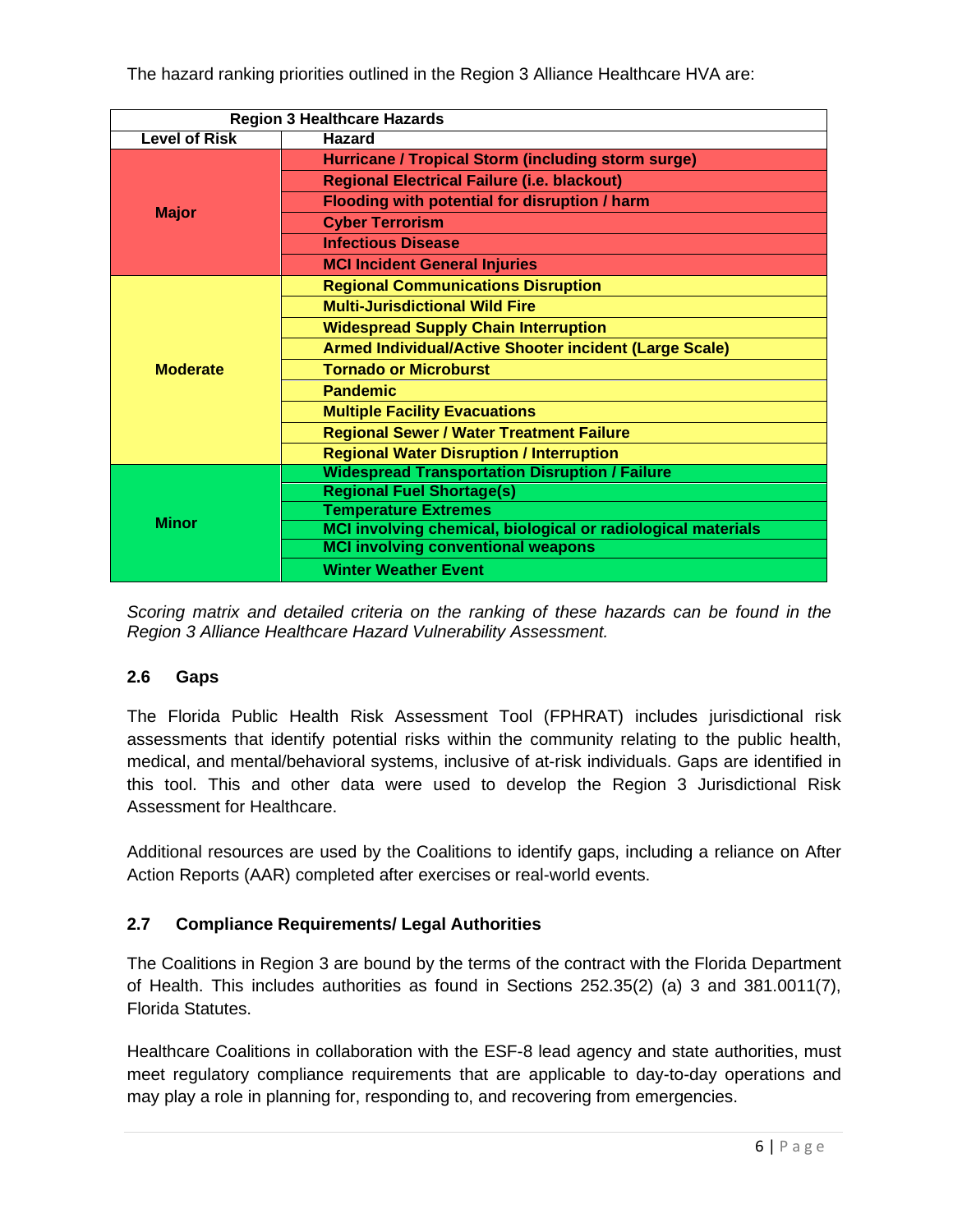The Coalitions are working diligently to better understand the CMS Rule for Emergency Preparedness and how it affects member organizations. The Coalition is working to provide data, as needed, for facilities as they create their required plans and procedures. The Coalition also works with the First Coast Disaster Council, an organization representing the hospitals in Northeast Florida, on their relevant Joint Commission requirements as they pertain to exercises. When planning, designing and implementing exercises for Coalition members, staff is cognizant of all relevant accreditation standards and works to address as many as possible. There is room for growth in this area, as more facilities are surveyed for these new standards, the Coalition will better understand the needs of the members in this regard.

# **3. Coalition Objectives**

The Coalition's strategic plans reflect the structure of the Coalitions within Region 3, the ASPR Health Care Preparedness and Response Capabilities (2017- 2022). Short-term objectives/Strategies include: Membership; Sustainability; Gap Filling; and Healthcare Executive Engagement. Long-term Objectives/Strategies include: Coalition Role in Response and Crisis Standards of Care. Objectives and Strategies for the Alliance include: Strengthening the working relations between NEFLHCC, NCFHCC and CHAMP and determining the functionality of an 18-county coalition.

## **4. Workplan**

Each Coalition of the Region 3 Alliance has Membership from the following disciplines. Across each Coalition, members have similar roles and responsibilities.

- 4.1 Coalition Members Roles and Responsibilities
	- 1. County Departments of Health

Departments of Health (DOH) have the lead role in coordinating public health in their respective county. Each DOH has developed all-hazards response plans and can implement these plans on short notice. Additionally, DOH plays the lead agency in most counties Emergency Support Function (ESF) 8 during a County activation. DOH are represented on all Healthcare Coalition Boards and function as a subject matter expert on all matters regarding public health, including highly infectious disease, special needs sheltering and statewide health and medical issues.

2. County Emergency Management offices

Local emergency management activities are coordinated by County Emergency Management offices (EM). County EM coordinate regionally, as needed and provide leadership in all aspects of preparedness, response, recovery and mitigation for their citizens and agency partners. Local EM is represented on all Healthcare Coalition Boards.

3. Hospitals

Hospitals are a critical partner in healthcare coalitions, as they responsible for providing definitive care to individuals resulting from a disaster or other medical emergency. Hospital emergency operation activities include preparing for medical surge incidents, as well as activating and staffing alternative care sites and extended care sites. Coalitions work closely with hospitals to assist in meeting their annual training and exercise requirements for accreditations.